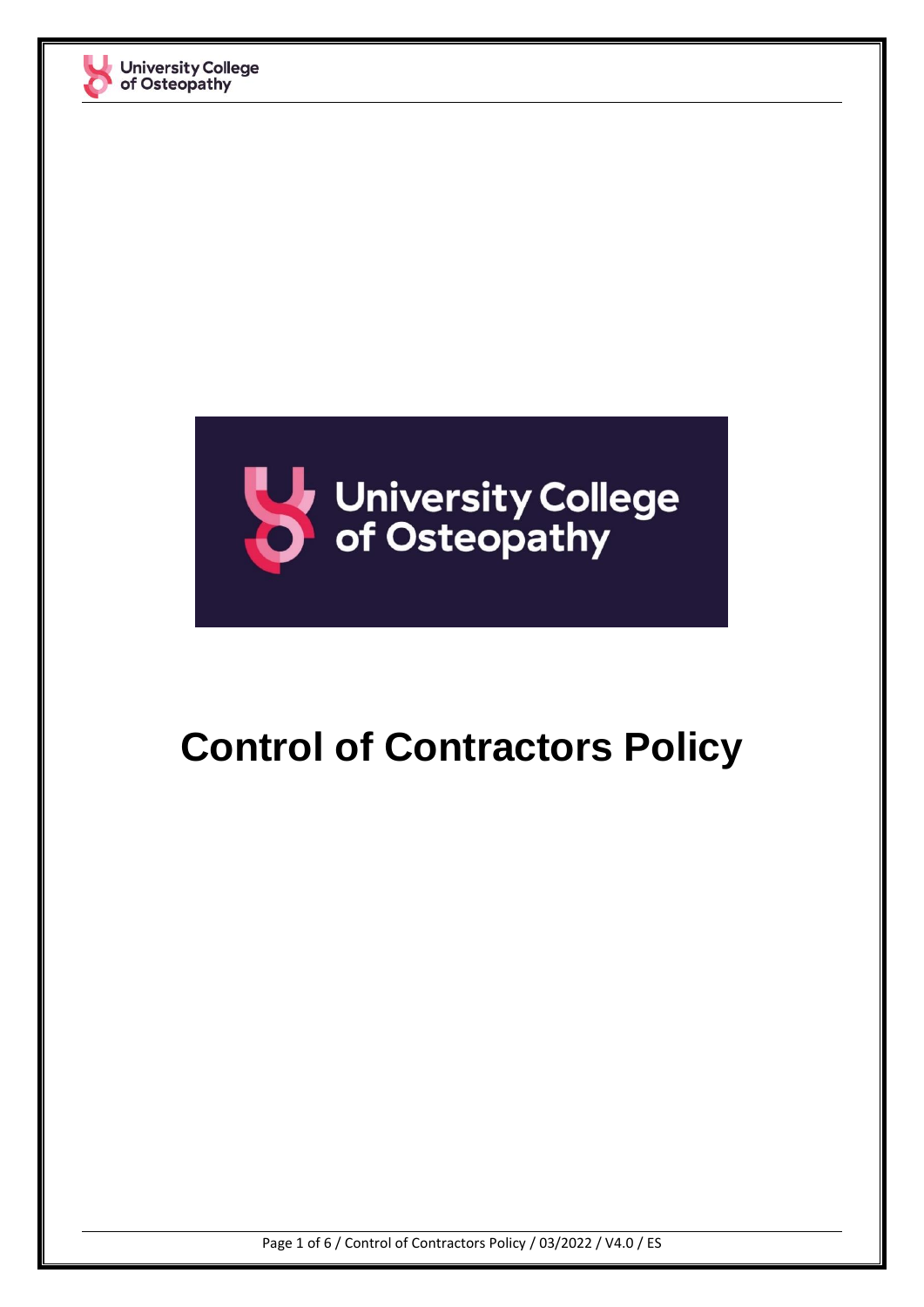

**Core Documentation Cover Page**

# **Control of Contractors Policy**

| Version<br>number                                                                                 | Dates produced<br>and approved<br>(include<br>committee) | <b>Reason for</b><br>production/ revision                                                                                                                                                                                    | <b>Author</b>                      | Location(s)                                                                                      | <b>Proposed next</b><br>review date and<br>approval<br>required |  |  |  |
|---------------------------------------------------------------------------------------------------|----------------------------------------------------------|------------------------------------------------------------------------------------------------------------------------------------------------------------------------------------------------------------------------------|------------------------------------|--------------------------------------------------------------------------------------------------|-----------------------------------------------------------------|--|--|--|
| V1.0                                                                                              | Feb 2016<br><b>SMT</b>                                   | To outline the<br>procedures in place to<br>manage the Health &<br>Safety of contractors<br>who are working on site<br>and ensure they comply<br>with their own Health &<br>Safety standards as well<br>as those of the UCO. | Estates &<br>Purchasing<br>Manager | All master versions will<br>be held in:<br>J:\0 Quality Team - Core<br>Documentation<br>Intranet | Feb 2018                                                        |  |  |  |
| V2.0                                                                                              | Jul 2017<br><b>PRAG Chair</b>                            | Administrative<br>Amendments to update<br>institution name change<br>from British School of<br>Osteopathy to<br>University College of<br>Osteopathy and to<br>update staff role titles.                                      | Head of<br><b>Estates</b>          | All master versions will<br>be held in:<br>J:\0 Quality Team - Core<br>Documentation<br>Intranet | Feb 2018                                                        |  |  |  |
| V3.0                                                                                              | Dec 2019                                                 | <b>Biennial Review</b>                                                                                                                                                                                                       | Head of<br><b>Estates</b>          | All master versions will<br>be held in:<br>J:\0 Quality Team - Core<br>Documentation<br>Intranet | Dec 2021                                                        |  |  |  |
| V4.0                                                                                              | <b>March 2022</b><br><b>PRAG Chair</b>                   | <b>Scheduled Review</b><br>Administrative<br>Amendment to reflect<br>Estates Team.                                                                                                                                           | Head of<br><b>Estates</b>          | All master versions will<br>be held in:<br>J:\0 Quality Team - Core<br>Documentation<br>Website  | March 2024                                                      |  |  |  |
| <b>Equality Impact</b>                                                                            |                                                          |                                                                                                                                                                                                                              |                                    |                                                                                                  |                                                                 |  |  |  |
| Positive equality impact (i.e. the policy/procedure/guideline significantly reduces inequalities) |                                                          |                                                                                                                                                                                                                              |                                    |                                                                                                  |                                                                 |  |  |  |
| Neutral equality impact (i.e. no significant effect)                                              |                                                          |                                                                                                                                                                                                                              |                                    |                                                                                                  |                                                                 |  |  |  |
| Negative equality impact (i.e. increasing inequalities)                                           |                                                          |                                                                                                                                                                                                                              |                                    |                                                                                                  |                                                                 |  |  |  |
|                                                                                                   |                                                          |                                                                                                                                                                                                                              |                                    |                                                                                                  |                                                                 |  |  |  |

#### **If you have any feedback or suggestions for enhancing this policy, please email your comments to: [quality@uco.ac.uk](mailto:quality@uco.ac.uk)**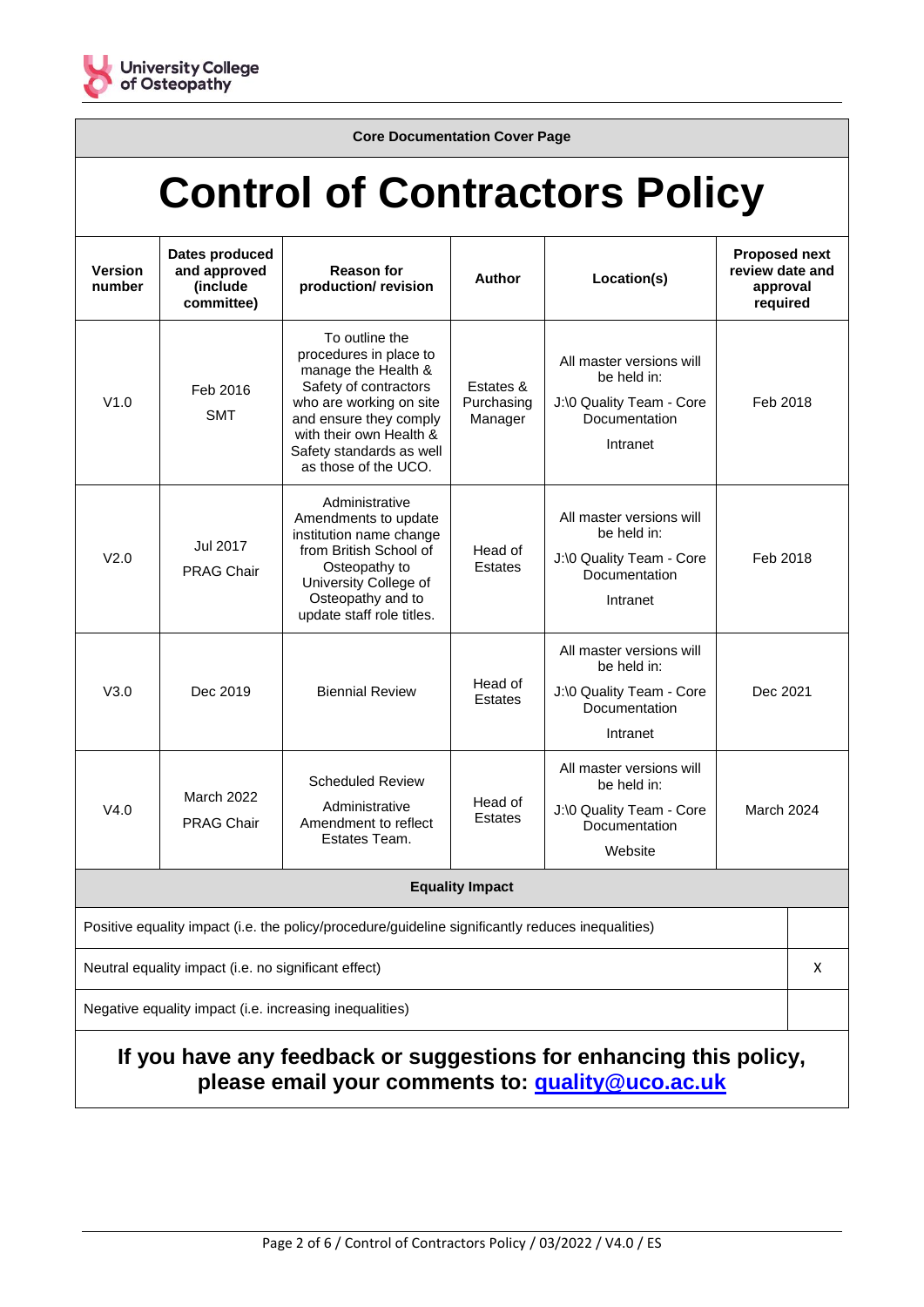

## **Control of Contractors Policy**

### **CONTENTS**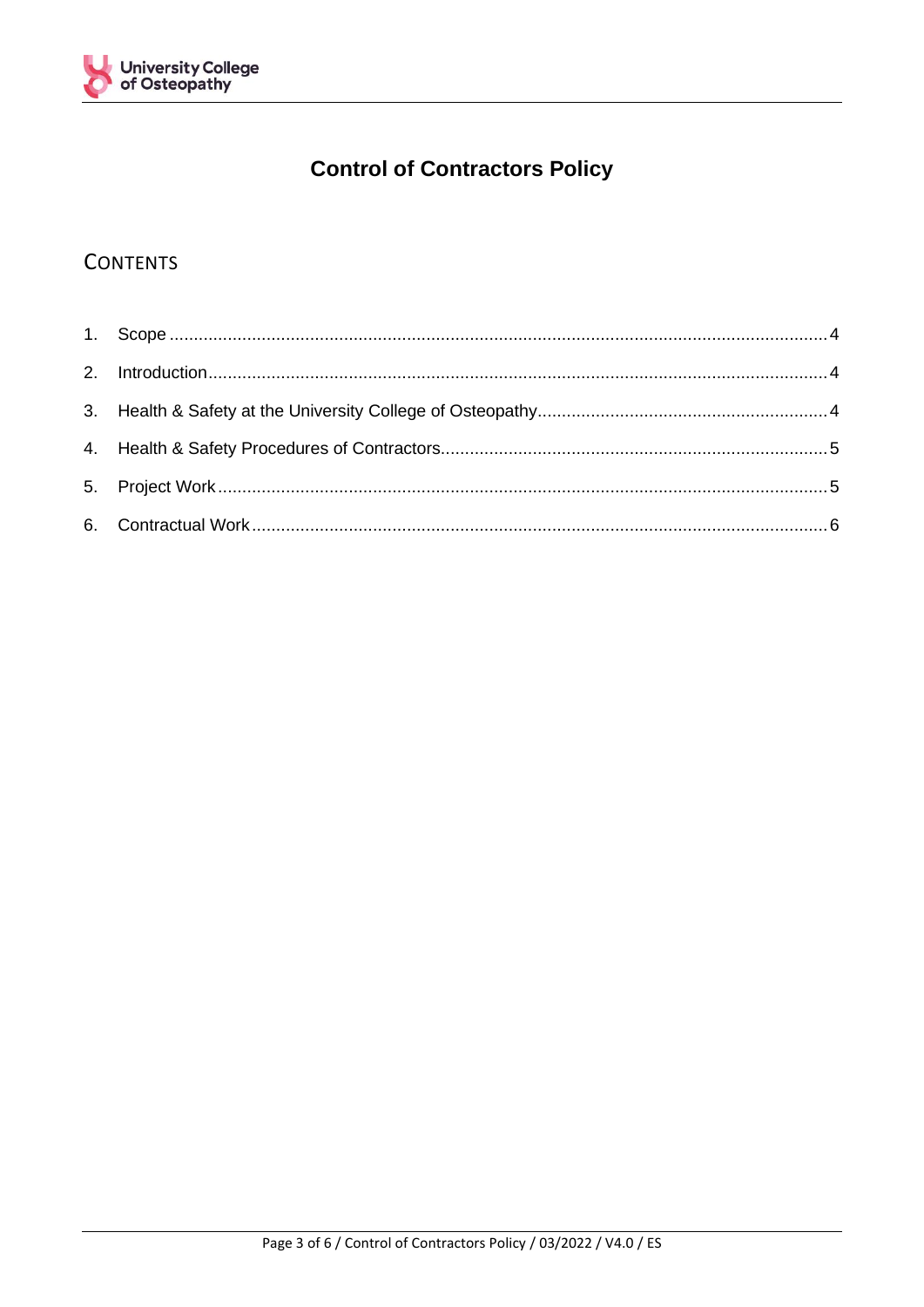

#### <span id="page-3-0"></span>1. SCOPE

1.1 The University College of Osteopathy (UCO) has a duty of care for anyone working or studying on the premises, including those not employed directly by them. This policy outlines the procedures in place to manage the Health & Safety of contractors who are working on site and ensure they comply with their own Health & Safety standards as well as those of the UCO.

#### <span id="page-3-1"></span>2. INTRODUCTION

- 2.1 A contractor is defined as an individual or organisation working on the UCO's premises, but who is not employed directly by them. This includes one-off contractors employed for a particular task, regular onsite maintenance, and long-term contractors with continuing function.
- 2.2 For the purposes of this policy, a contractor refers to a person or organisation contracted to perform a particular service or task which requires materials or labour to complete.
- 2.3 This document outlines the procedures in place for ensuring the Health & Safety of contractors whilst on the UCO's premises, and the procedures in place to ensure the contractors comply with Health & Safety standards and have adequate liability insurance cover.
- 2.4 The UCO aims to select contractors who are competent and qualified to perform the relevant works and ensure they do not put students, staff, or visitors at risk.
- 2.5 The procedures apply to both the Borough High Street and the Southwark Bridge Road sites.

#### <span id="page-3-2"></span>3. HEALTH & SAFETY AT THE UNIVERSITY COLLEGE OF OSTEOPATHY

- 3.1 All contractors will be issued with a visitor's pass whilst on site. They should be visibly identifiable whilst on site and therefore the pass should be clearly visible unless this poses a threat to their own safety. In these cases, proof of identity should be readily available and produced on request.
- 3.2 Contractors must sign in at reception when they arrive on site and sign out when they leave.
- 3.3 At the time of signing in, the contractor will be shown a notice detailing the site rules, fire precautions and basic Health & Safety procedures. The full Health & Safety Policy will be available on request.
- 3.4 The Head of Estates will discuss any specific requirements relating to Health & Safety with the contractors at the time the works are confirmed, and relevant adjustments will be made wherever is reasonably practicable.
- 3.5 Any hot works require a Hot Works Permit which is available from the Head of Estates. If the work takes longer than the period of issue of the permit, an additional permit is necessary before works can continue. Completed permits are stored in the Facilities info folder on the J:Drive.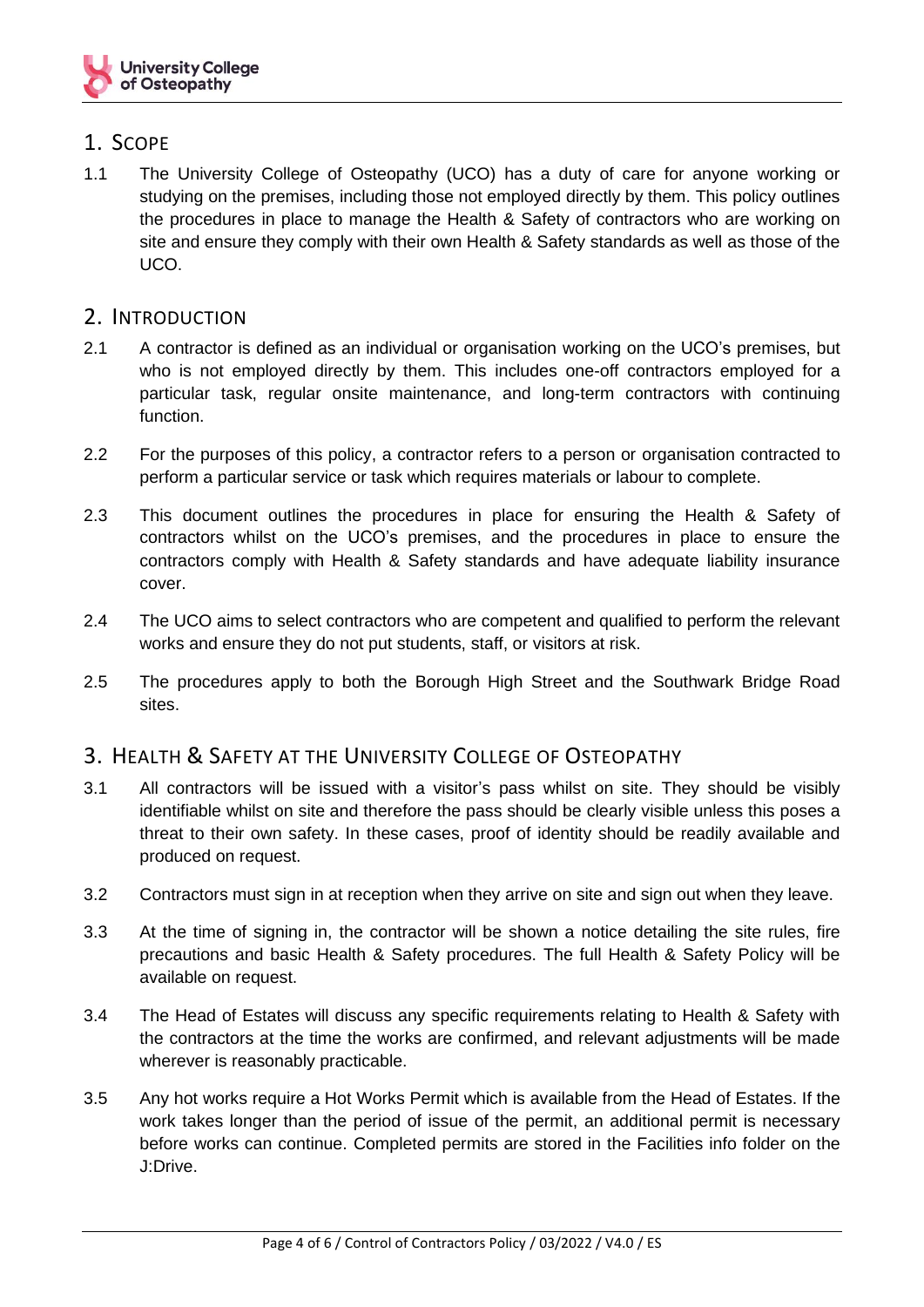- 3.6 Access is restricted to the areas of site necessary to complete the works and to use the welfare facilities as agreed. Access to the roof space and plant areas must be agreed in advance.
- 3.7 Any incident or accident which results in serious injury, or which causes the affected worker to be incapacitated for more than seven days must be reported to the Health & Safety Executive under the Reporting of Injuries, Diseases and Dangerous Occurrences Regulations 2013 (RIDDOR). This will be carried out by HR or the Head of Estates.

#### <span id="page-4-0"></span>4. HEALTH & SAFETY PROCEDURES OF CONTRACTORS

- 4.1 Before any contractor begins work on one of the UCO's sites, their Health & Safety procedures and current insurance documents must be obtained. Copies are kept on file and updated regularly.
- 4.2 Some works may only be carried out by contractors with the necessary competencies such as gas heating maintenance or waste collection. In these cases, evidence of the necessary licence must be obtained and kept on file.
- 4.3 A register is kept of all regular contractors to ensure the details are kept on file. This is updated regularly to include new contractors and ensure all documentation is up to date.
- 4.4 The contractor is responsible for providing the necessary personnel with the correct PPE and ensuring it is worn. The UCO has a responsibility for ensuring the contractor enforces this.
- 4.5 Works must be inspected regularly by a member of the Estates Team and any breach of Health & Safety procedures require the works to be stopped immediately and the issue investigated. Works may not resume until the Head of Estates is confident it is safe and sensible to do so.
- 4.6 The contractor should report any accidents that occur whilst on the UCO's sites and a record made in the accident book.

#### <span id="page-4-1"></span>5. PROJECT WORK

- 5.1 Project works are defined as a standalone contract for a specific piece of work.
- 5.2 If the project is longer than 30 days or 500 person days, it becomes notifiable under the CDM Regulations 2015. This can be carried out by the contractor on the UCO's behalf, but it is the UCO's responsibility to ensure it is completed.
- 5.3 Before the project begins a pre-commencement meeting is held between the main contractor and the Head of Estates to agree details such as access, working practices, site rules and H&S controls. Welfare facilities and working times are also agreed at this meeting.
- 5.4 Method statements and Risk Assessments are held on file for project works.